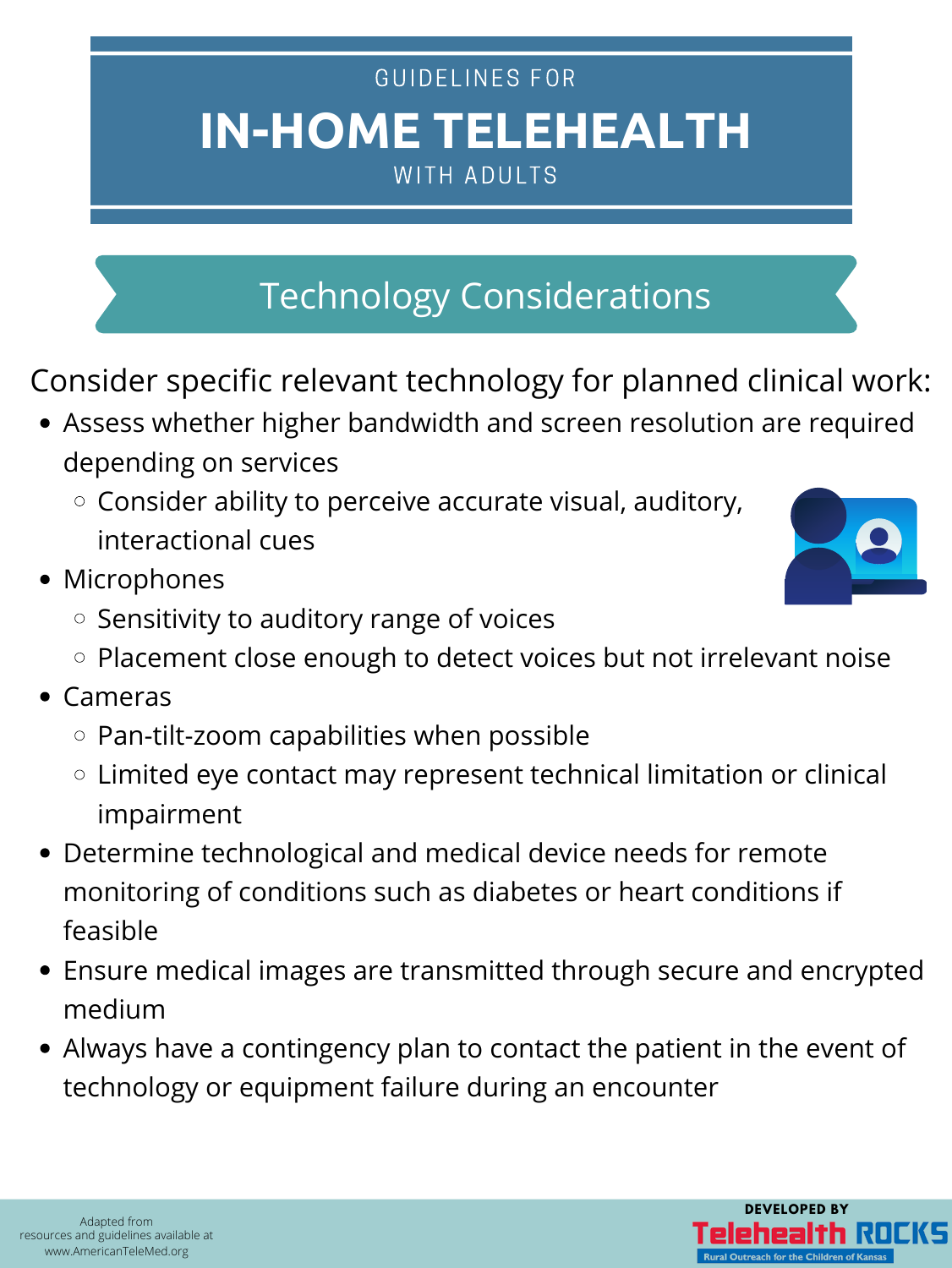

- Consider patient's motor skills, health literacy, and familiarity with technology
- Communicate specific room requirements to patients before session
	- $\circ$  If possible, have patient choose a room with door that can be closed
	- $\circ$  Lighting to ensure easy visualization of room and all participating parties
- Announce all parties who are present in respective rooms
- Remind patient to set device on stable surface to improve video quality and decrease distractions
- Document patients' physical location
- Patient should provide phone number before session and have phone available in the event of videoconferencing difficulty

- Minimize distraction and background noise
- Ensure environment meets standards for privacy and confidentiality  $\circ$  Consider headset if feasible
- Have process for verifying who is present at patient site
- Have phone and patient's number on hand in case technology difficulties occur

# Optimizing Room and Environment Patient Site

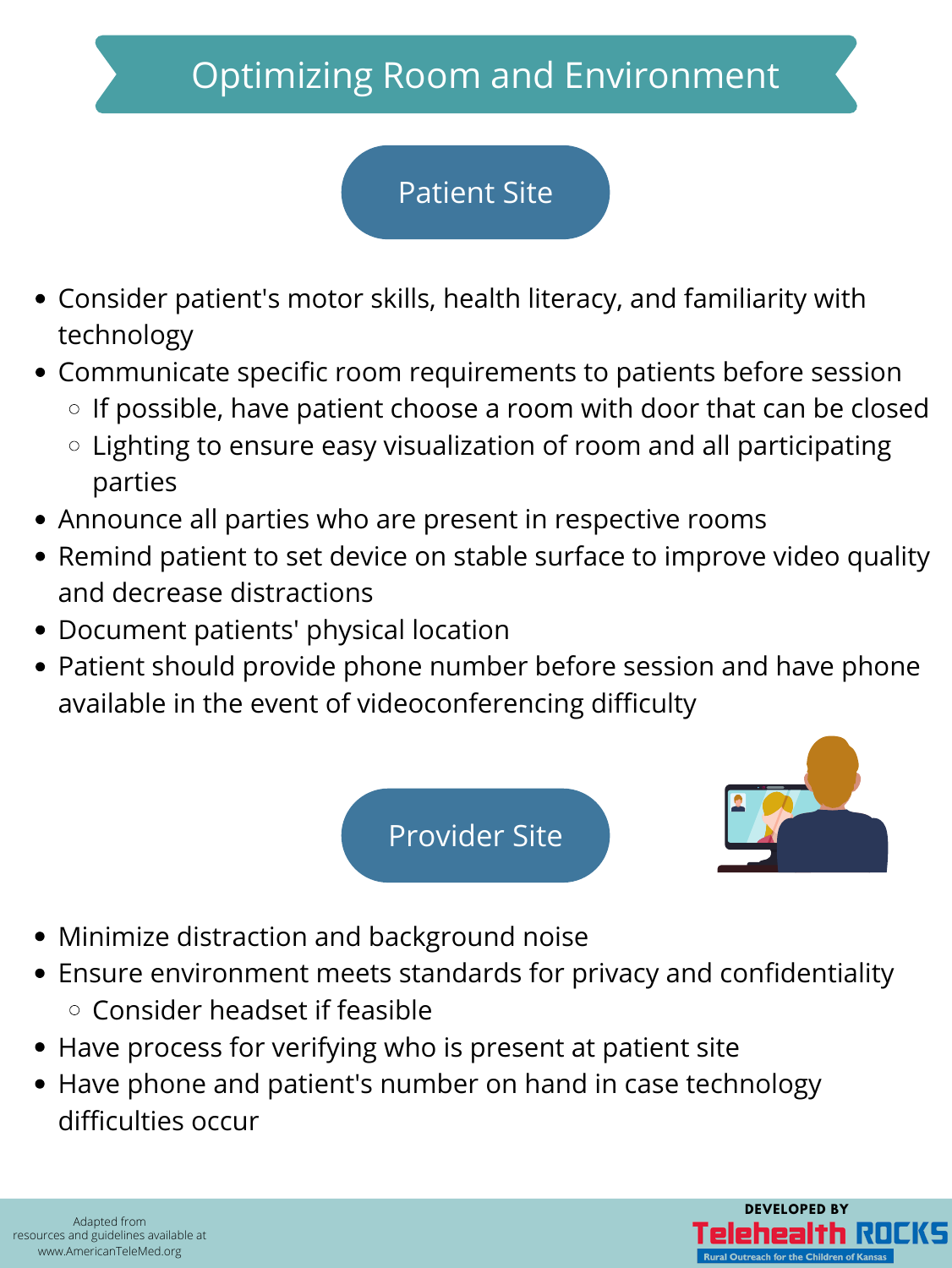# Legal, Regulatory, and Ethical Considerations

- Local, state, and federal legal and regulatory requirements at patient and provider locations
	- Licensure requirements related to scope of practice
	- Legality of providing treatment across state lines
	- $\circ$  Prescribing controlled substance via telehealth
- State-specific guidelines for pediatric services, regarding (but not limited to):
	- Consent
	- Mandated reporting
	- $\circ$  Requirements for establishing a provider-patient relationship
	- $\circ$  Prescribing via telehealth
	- $\circ$  Transmission and storage of medical images
	- Reimbursement codes for Medicaid and other insurers
- Formal process for resolving ethical questions and Issues

- Professional liability insurance covers activities on all sites of telepractice
- Patient's basic understanding of, and agreement to, the specific use of telehealth
	- $\circ$  Inform of rights and responsibilities when receiving telehealth services, including right to refuse telehealth
- Elimination of conflicts of interest that could influence care decisions

- Provider's own clinical competence in providing care for the population
- Confidentiality needs and limits at provider and patient site (e.g., availability of a private room at either site)

# **Review:**

# **Verify:**

## **Assess:**